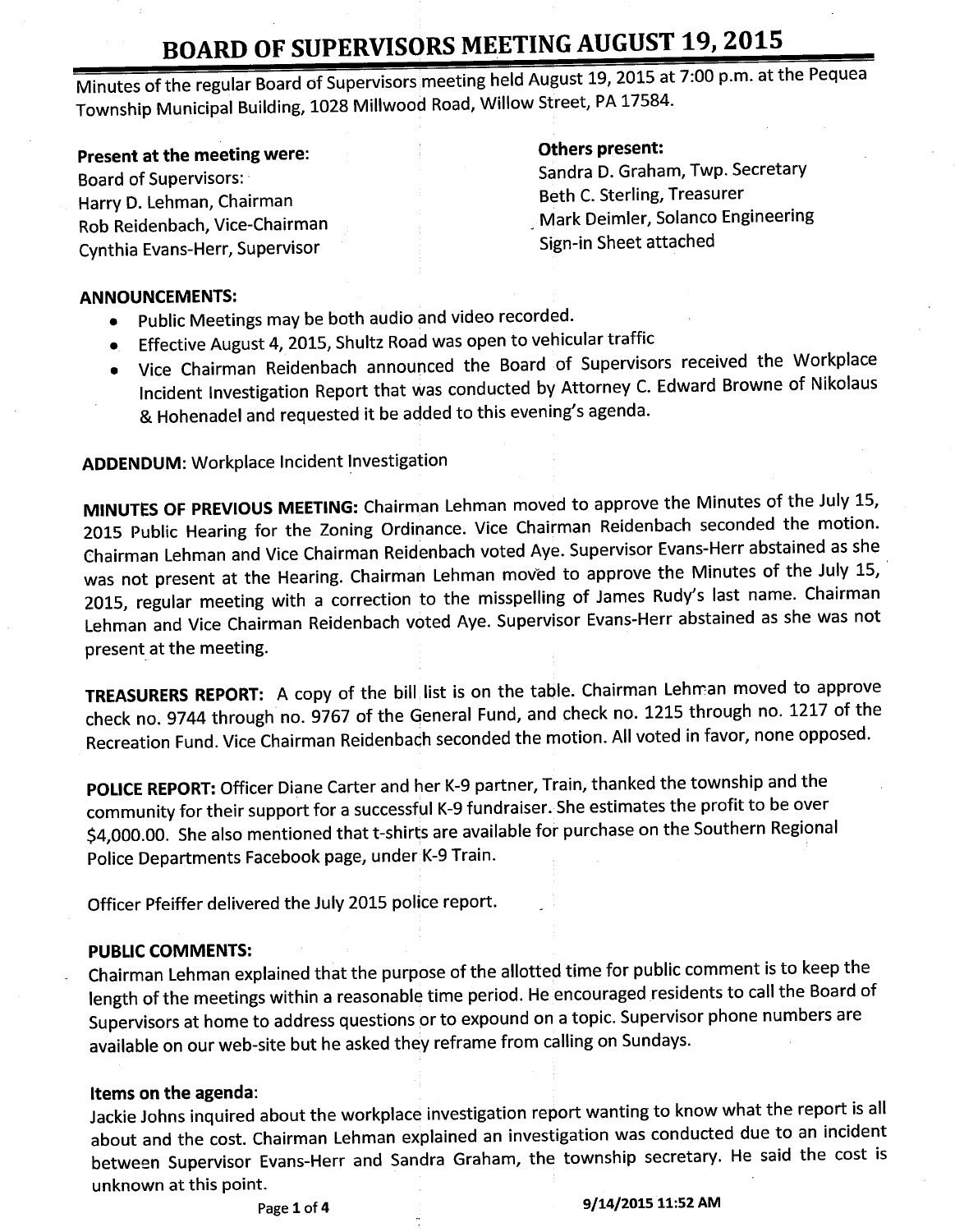Mr. Rudy spoke at July's meeting in regards to the Radcliff Road Bridge. This evening he submitted a letter to the board and highlighted the importance of keeping the bridge open. He asked if <sup>a</sup> count of the houses affected from the closure was ever performed. He stated that it is not feasible to get a firetruck close enough to draw water from the creek and suggested the money spent on <sup>a</sup> turnaround would be better spent to fix the bridge. Chairman Lehman identified New Danville Fire Chief Brad Shenk and West Willow Fire Chief Jason Topper who were present and asked Mr. Rudy to meet with them after the meeting to see what measures they have taken and if there are other draft sites to draw water from.

#### Items not on the agenda:

Jackie Johns stated that recently the township office hours were changed so that staff would not be alone in the building. She said we should also consider locking the door during working hours if one of the employees is absent.

Ms. Johns had comments regarding July expenses, particularly legal fees. She noted they were elevated due to the recent ordinances and she asked if the board expected to write any new ordinances in the near future. She inquired about general legal expenses and what this account was designated for. Ms. Johns asked if the engineer costs were related to the bridge repairs and questioned if any of the expenses included MS-4 work. Chairman Lehman requested that Ms. Johns talk with him during the week as he would be better prepared to answer all her questions correctly.

Ms. Johns said she previously inquired about the Solicitation and Nuisance Ordinances. She suggested the office employees or planning commission members prepare preliminary drafts of ordinances such as this, in an effort to reduce solicitor fees.

#### OLD BUSINESS:

Parking Violation— Fee increase— Tabled until September 2015.

#### NEW BUSINESS:

- Radcliff Road Bridge Solanco Engineering Proposal —Chairman Lehman moved to authorize Solanco Engineering Work Authorization for the feasibility study to determine construction cost, permitting cost and overall feasibility related to the following options with respect to Radcliff Road Bridge; repair, removal or transfer ownership to <sup>a</sup> private entity, providing that Providence Township agrees to split the cost, not to exceed \$1,200.00 total, for the study. Vice Chairman Reidenbach seconded the motion. All voted in favor. None opposed. Chairman Lehman confirmed with Mark Deimler that the report will be completed in sixty days from the date Providence signs the proposal. Topic will most likely be discussed at November's board meeting.
- Stoney Lane Culvert Repair Quotes June meeting we discussed obtaining quotes for fall repair. Chairman Lehman moved to authorize the township engineer to obtain quotes for the Stoney Lane Culvert with exception of any paving needed. Supervisor Evans-Herr seconded the motion. All voted in favor. None opposed.
- IT Administrator Supervisor Evans- Herr moved to rescind the IT Administrator policy by means of <sup>a</sup> township supervisor. Chairman Lehman seconded the motion. All voted in favor. None opposed.
- Canon Production Scanner— Chairman Lehman moved to authorize the purchase of the Canon DR-6010C scanner and stand in the approximate amount of \$2,868.95. Vice Chairman Reidenbach seconded the motion. Supervisor Evans- Herr inquired about scanning the large maps and blue prints in our zoning office. She asked the Treasurer to research options on out-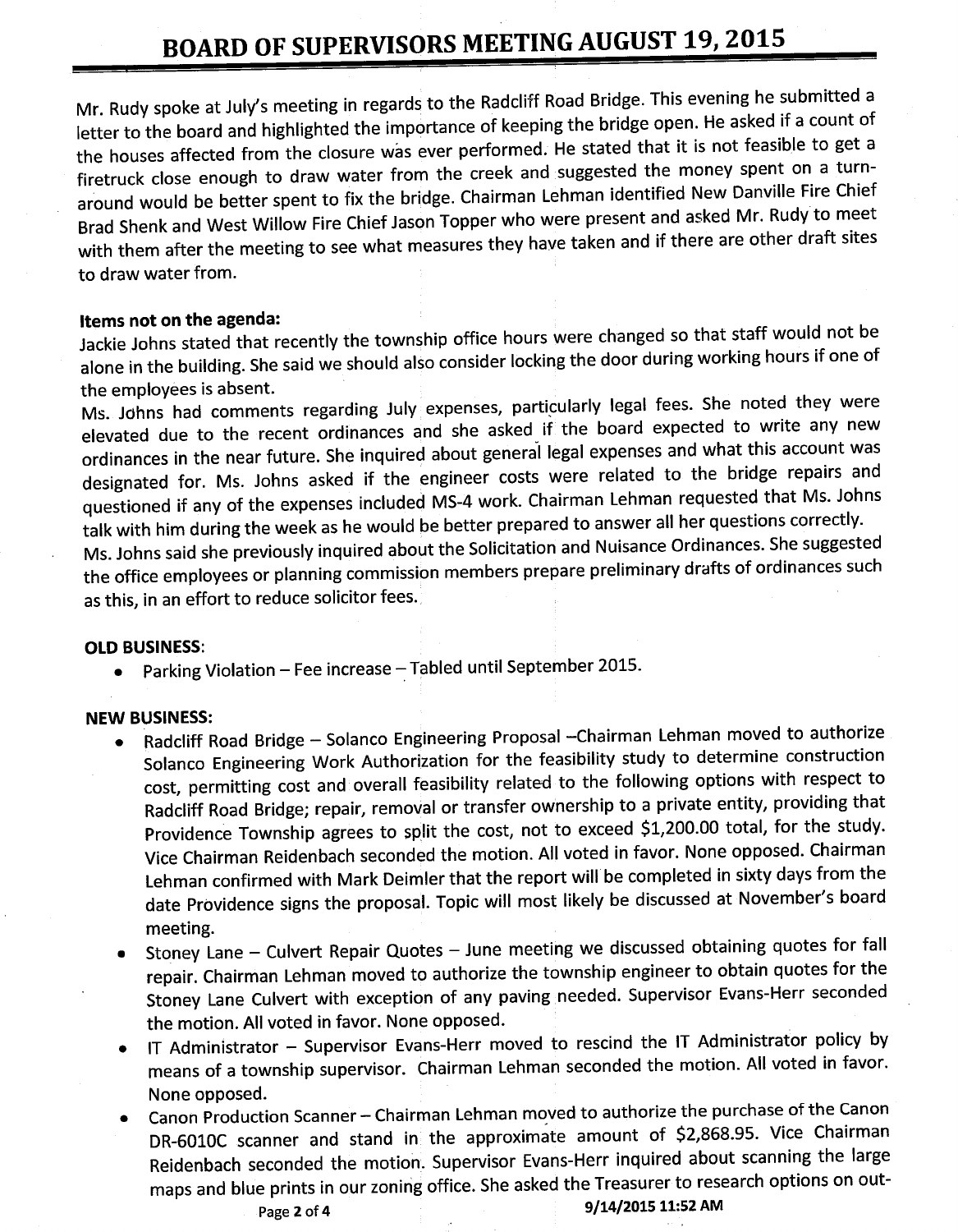sourcing the work and further discussion will ensue at the budget workshop meetings. Vice Chairman Reidenbach seconded the motion. All voted in favor. None opposed.

#### Addendum:

Workplace Incident Investigation

Supervisor Evans-Herr excused herself from the meeting.

Vice Chairman Reidenbach read the report in its entirety. Chairman Lehman moved to have the Workplace Incident Investigation attached to the minutes. Vice Chairman Reidenbach seconded the motion. Chairman Lehman and Vice Chairman Reidenbach voted AYE. Supervisor Evans-Herr was not in attendance during the reading of the report.

Chairman Lehman moved to recommend the Township through its Board of Supervisors issue <sup>a</sup> notice of disapproval to Supervisor Evans-Herr, stating that her use the township email system disparaging an employee would be <sup>a</sup> violation of township personnel policy and is not, in any way, supported by the township. Vice Chairman Reidenbach seconded the motion. Chairman Lehman and Vice Chairman Reidenbach voted AYE. Supervisor Evans- Herr was not in attendance during the reading of the report.

Vice Chairman Reidenbach moved to direct that Supervisor Evans-Herr attend appropriate training through PSATS or other recognized providers to address re- mediation of the effect her behavior has on the township employees and its workplace environment. Under Section 65607, Section 4 of the township code, expenses of such training as delineated in sub-section shall be paid by the township. Chairman Lehman seconded the motion. Vice Chairman Reidenbach and Chairman Lehman both voted AYE. Supervisor Evans- Herr was not in attendance during the reading of the report.

Chairman Lehman moved to include Vice Chairman Reidenbach's initial statement, prior to reading the report, be included in the minutes verbatim (attached). Vice Chairman Reidenbach seconded the motion. Chairman Lehman and Vice Chairman Reidenbach voted AYE. Supervisor Evans- Herr was not in attendance during the reading of the report.

#### DEPARTMENTAL REPORTS:

Road Crew— Report on file.

Zoning/ Code Officer  $-$  Report on file.

Southern Regional Police Department—Monthly report on table

Southern Regional Police Commission-Chairman Reidenbach—Southern Lancaster County Inter-Municipal Council - Supervisor Evans-Herr

Emergency Management

Pequea Township Zoning Hearing Board - Meeting held July 7, 2015. Next meeting scheduled September 1, 2015.

ADVISORY BOARD REPORTS:

Pequea Township Planning Commission - Meeting held May 27, 2015. Next meeting scheduled August 26, 2015.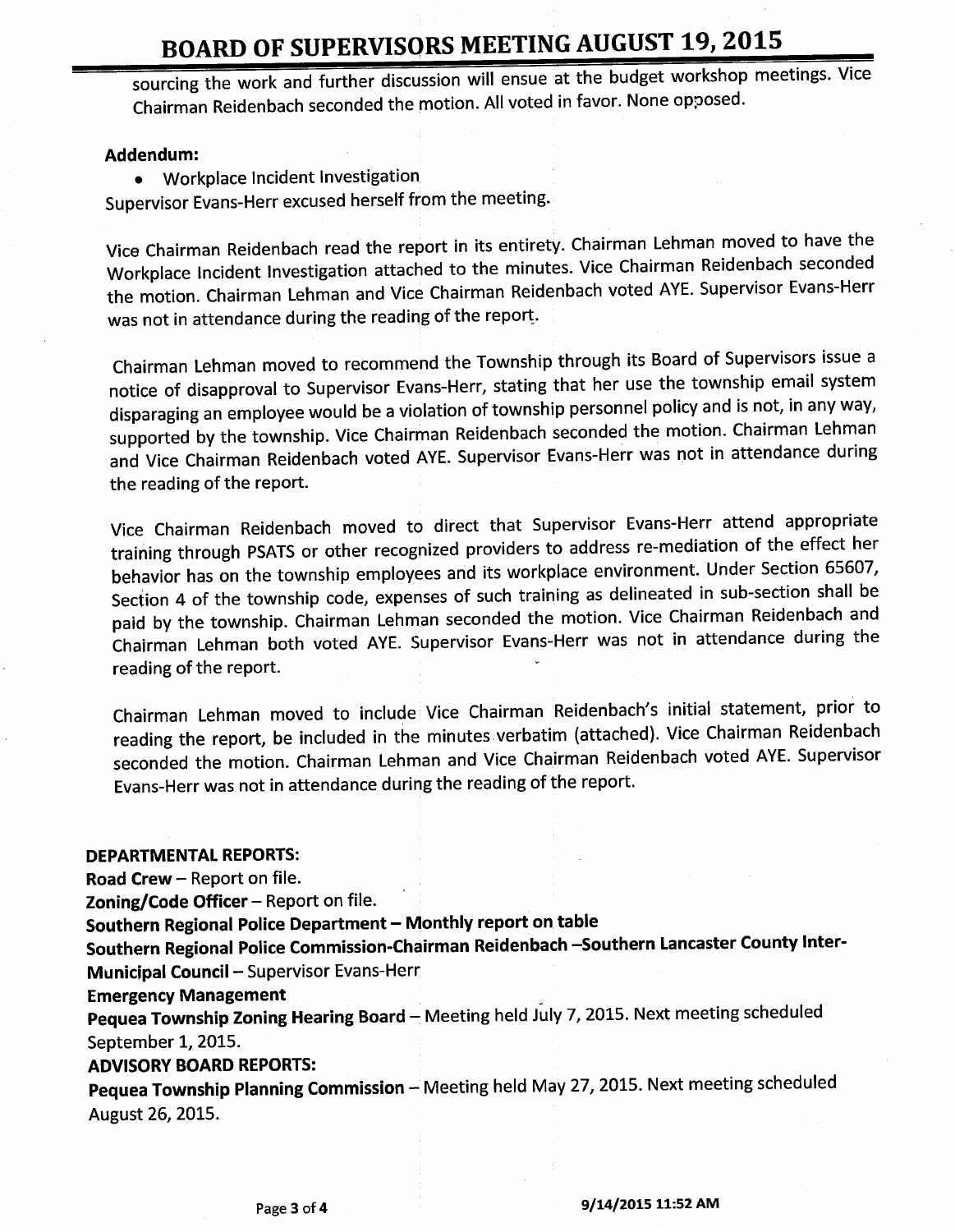Chairman Lehman thanked Beth Sterling, the new treasurer and Sandy Graham, for working as team members. He stated he greatly appreciates how well they work together and cover for each other with the phones, etc. and cross training from the start.

MEETING ADJOURNED at 8:15 P.M.

Respectfully,

Aandre D. Graham

Sandra D. Graham, Township Secretary.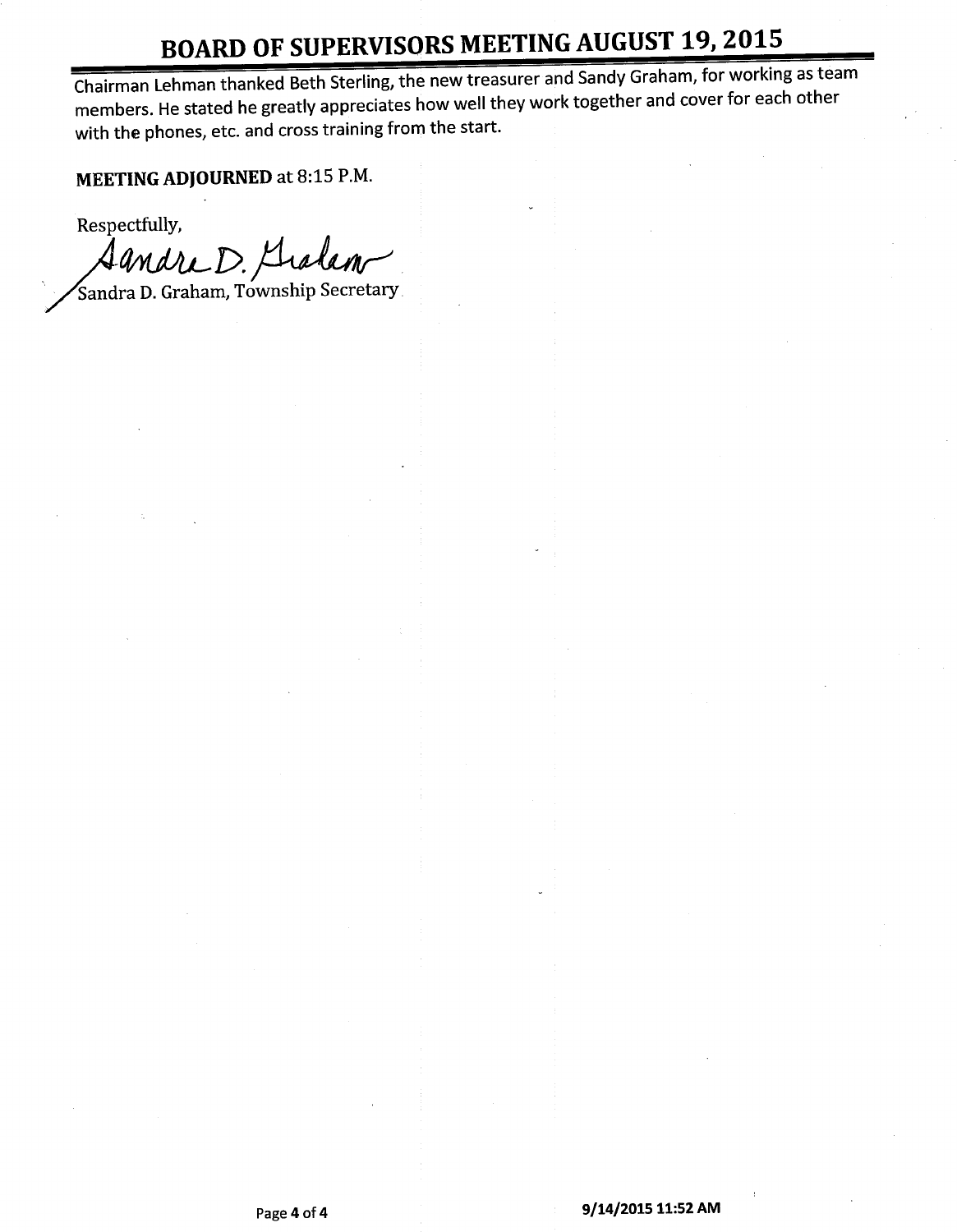VVorkspaoe Webmail::. Print

#### Print | Close Window

8/19/2015

### Subject: Fwd: [FWD: RE: edit requested]

From: The Reidenbachs <rrdr330@gmail.com>

Date: Wed, Aug 19, 2015 3:42 pm

To: " robreidenbach@pequeatwp.org" erobreidenbach@pequeatwp.org>

State and federal law requires that we supervisors provide a workplace free from harassment and take measures to correct any violations. I am raking public record of our past and current measures to prevent and correct incidents of harassment.<br>Recently two residents spoke during public comment and questioned the high employee

turnover. We are now able to offer transparency as to the main reasons why this staff turnover has occurred. Unfortunately, Supervisor Lehman and I have been obligated to take numerous measures to improve the employees' working conditions over the past 20 months such as establishing an employee liaison, establishing a legal liaison, twice revising incident with Sup. Evans-Herr and an employee and many more precautionary contacts with our solicitor. This has strained and exceeded our legal budget but is necessary to retain employees and guarantee a productive work environment as we are legally required to do. We even switched our phone service provider to a more costly option which enabled us to conduct a phone-study which proved abuse of authority and misuse of work hours.

Since this current investigation will be expensive, I feel the taxpayers have a right to know the frivolous, inexcusable causes for which their money is being spent. It is indeed unfortunate to have spent this amount of taxpayer money on all these preventative and corrective legal actions. Better we could have spent this money on road paving and our crumbling bridges and culverts.

The following report will explain much of what has transpired with this Board over these past 20 months and why there is not a reasonable professional working relationship amongst us due to Cynthia's relentless efforts to politicize our employees. And, this investigative report is only the beginning!

Copyright 2003-2015. All rights reserved.

https://email11.secureserver.net/view\_print\_multi.php?uidArray=4112|INBOX&aEmiPart=0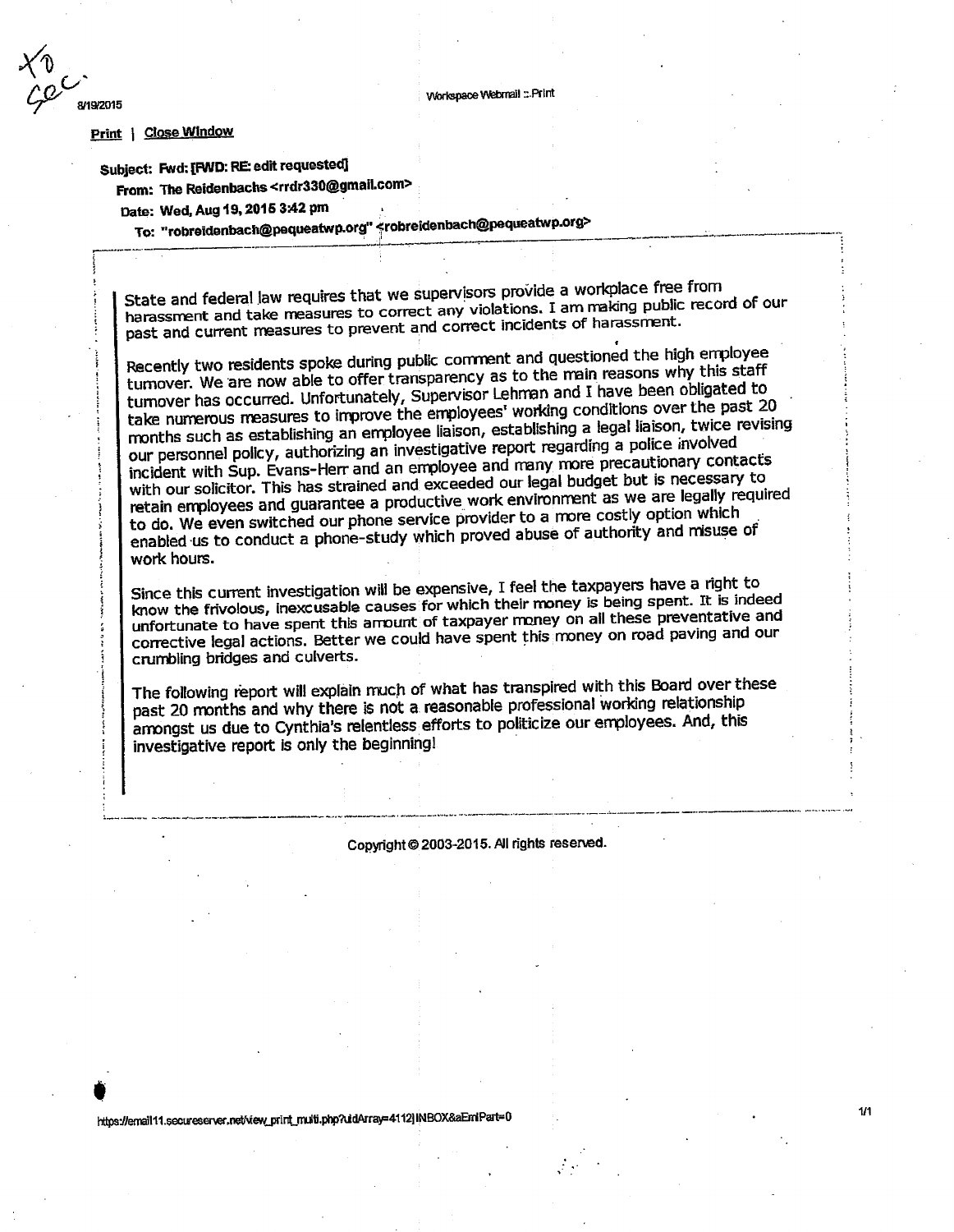# MEMORANDUM

To: Pequea Township Board of Supervisors From: C. Edward Browne, Nikolaus & Hohenadel, LLP Date: August 17, 2015 Subject: Workplace Incident Investigation

The Board of Supervisors of Pequea Township directed its Solicitor to conduct an investigation regarding <sup>a</sup> recent workplace incident at the Township. I, C. Edward Browne of Nikolaus & Hohenadel, LLP, was selected to perform said investigation. My initial contact regarding this investigation was with Chairman Harry Lehman on July 2, 2015, with an additional follow-up conversation on July 7, 2015. I was also told that the impetus for the investigation was to investigate an incident that occurred on June 26, 2015 in which a Township employee called a Supervisor and the Supervisor responded by contacting the police and reporting an incident a 2015 in which a Township employee called a Supervisor and the Supervisor responded by contacting the police and reporting an include at the Township be incident was give the names of the parties involved, no further information regarding the investigation was to me at that time. Additionally, it was agreed that the purpose of this investigation was both to determine the facts surrounding the incident as well as to make proactive recommendations to the Township in order to improve its workplace environment. Thereafter, an announcement was made to all employees and supervisors through Chairman Lehman on July 9, 2015 stating:

> In an effort to continuously improve its workplace, the Township, through its Solicitor, will be conducting an investigation to assess the Township's work environment. One of the purposes of the investigation is to provide constructive recommendations regarding the Township' s operations. As part of this investigation, Attorney C. Edward Browne of Nikolaus & Hohenadel, LLP will be scheduling times to meet with all fulltime Township employees and office personnel. The investigation is expected to take one to two weeks. The Township is requesting that you refrain from discussing this investigation until you have spoken with Attorney Browne directly, and that you refrain from deleting or destroying any electronically stored communications between you and any other Township employee. Your cooperation in this matter is greatly appreciated.

At no time was I requested to conduct an investigation for the purpose of getting anyone in trouble, to promote any agenda, or in anticipation of taking any action against any person. The investigation was limited to only the purposes stated above. It was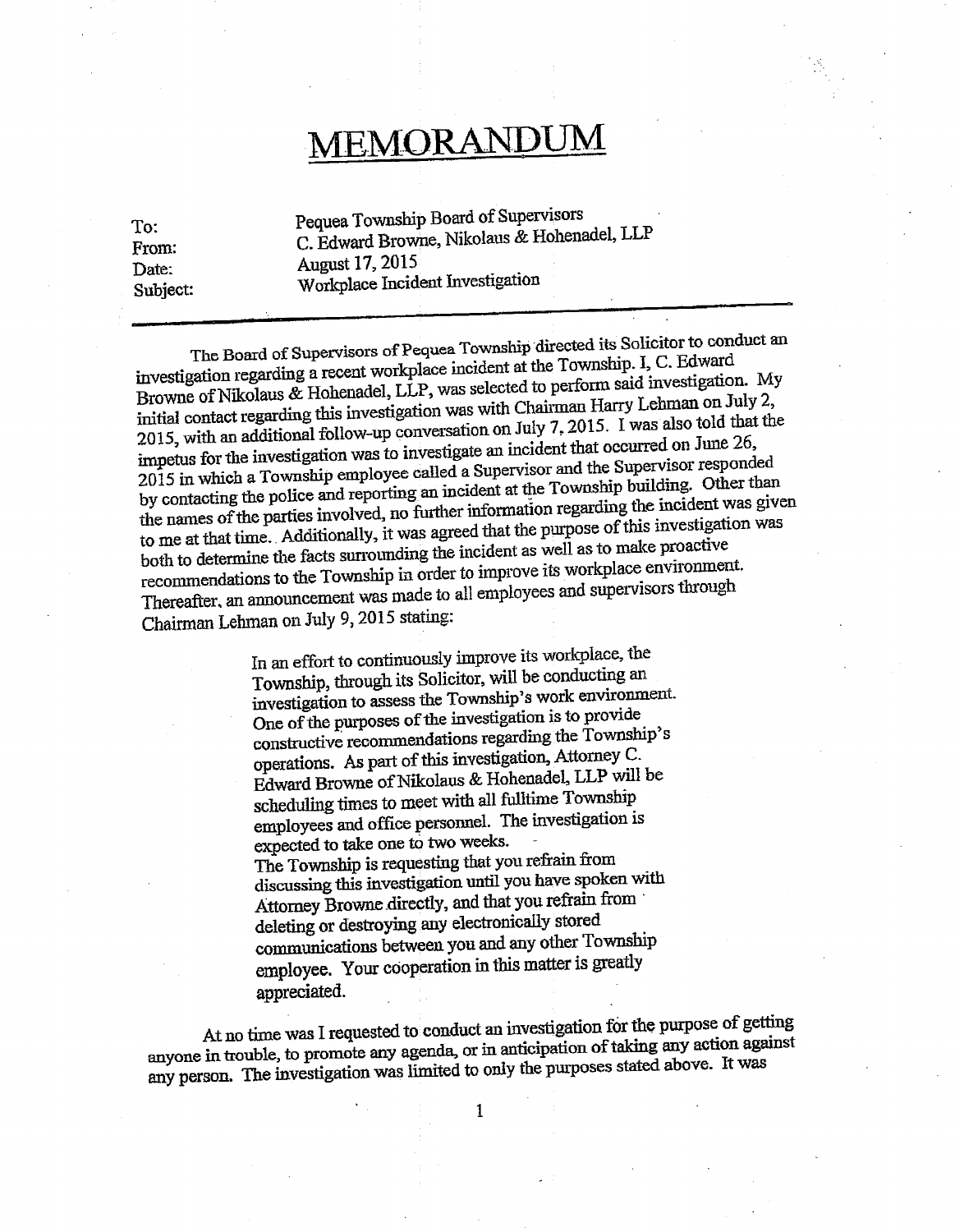further agreed that the investigation would begin with my speaking to the following individuals: (1) Supervisor Harry Lehman; (2) Supervisor Rob Reidenbach; (3) Supervisor Cynthia Evans-Herr; (4) Township Secretary Sandra Graham;( 5) Township Treasurer Beth Sterling; (6) Township Road Master Bruce Frymyer; and( 7) Township Assistant Road Master Jeff Fry. Access to additional individuals was permitted if I deemed necessary for the investigation.

### Preliminary Instructions To All Individuals Interviewed

Interviews of the seven individuals named above were conducted by me between the dates of July 9 through July 27, 2015. At the beginning of each interview, I specifically informed each individual of the following:  $(1)$  although 1 am an attorney I am not their attorney, and that I represent Pequea Township;( 2) I advised that all comments made to me are not protected by the attorney- client privilege, and are not confidential in any way. ( 3) I also advised the purpose of the interview was, in part, to make constructive recommendations to improve the workplace environment in the Township; and (4) I encouraged all individuals to participate freely with the investigation. When asked, I also explained that they are not required to participate in the investigation as part of their employment. (5) Finally, I explained that the investigation is not in any way a criminal investigation, and that its purpose is not to get anyone in not in any way a criminal investigation, and that its purpose is not to get the view by trouble or to be used as "a witch hunt." Additionally, I concluded each interview by providing my contact information in the event the person forgot to mention anything, or wished to further clarify his or her statement. Two individuals followed-up with additional comments after his/her initial interviews.

All individuals stated they understood the instructions and agreed to participate freely.

#### Initial Observations,

From the outset, all individuals both freely cooperated with the investigation and indicated a desire to improve the Township's workplace environment. Additionally, each person indicated that he or she has been affected in some way by the Board of Supervisors' inability to work together in a civil fashion. Specifically, all employees of the Township have noted firsthand the "dysfunction" among the Board of Supervisors that has permeated the workplace environment. Some individual Township employees have also reported being "sucked into" the politics in one form or another, and generally by one or another of the Supervisors attempting to persuade them as to the correctness (or wrongness) of the Board of Supervisors' joint decision(s). It was also repeatedly noted that the dysfunction does not end at the Board of Supervisor's public meetings but also carries over into the daily workplace environment. As a result, the Supervisors have been scheduling times to sign all Township checks individually. However, on the occasions in which two Supervisors are present at the Township building at the same time, unpleasant verbal exchanges occur between the Supervisors present.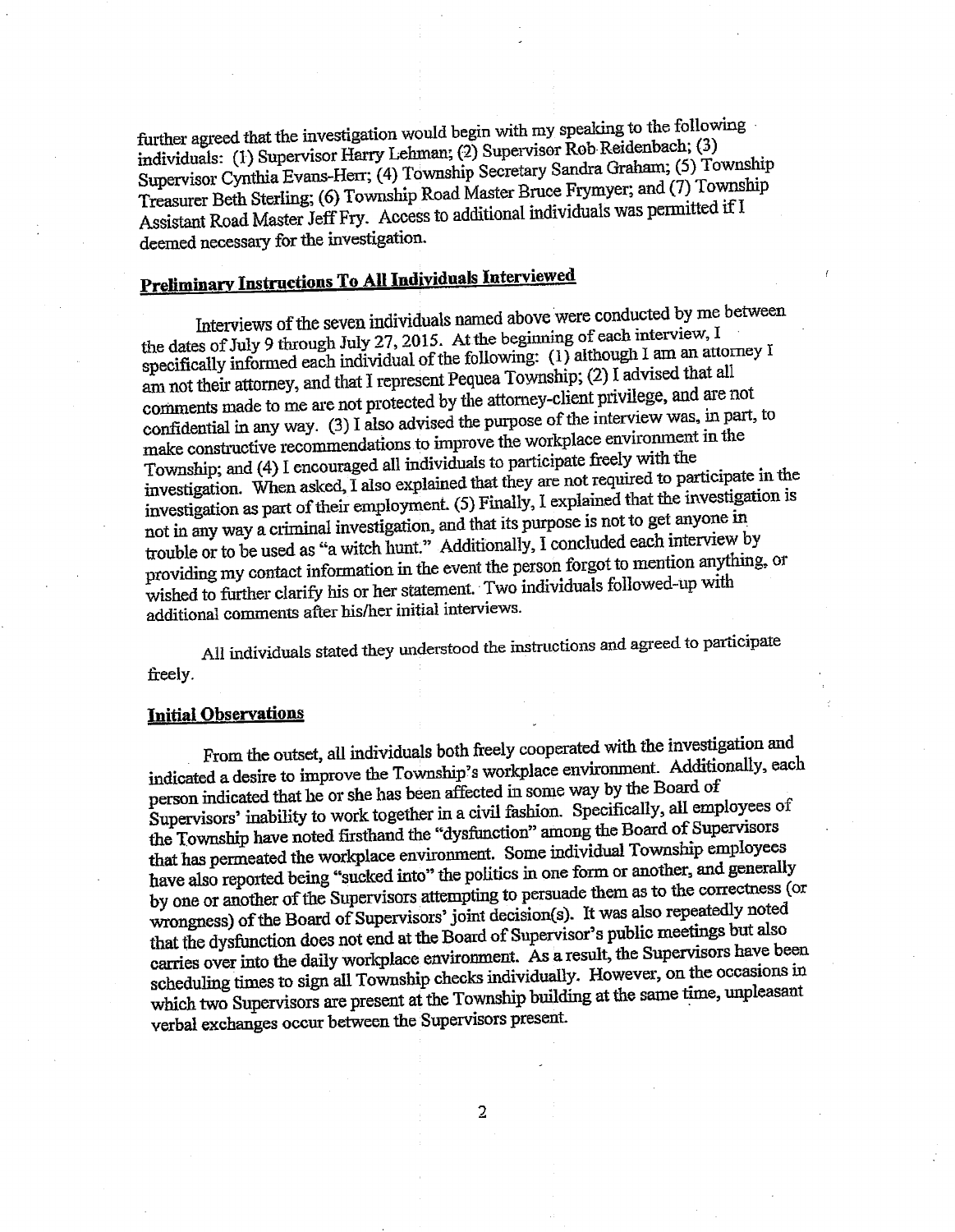It should also be noted that of the four Township employees interviewed, all unilaterally stated that they take pride in their work for the Township and want to unilaterally stated that they take pride in their work for the Communicated to the To continue to do their jobs. It is clear that all four are extremely dedicated to the Township and wanted to participate in this investigation in order to help the Township function more smoothly. All four also appeared eager to discuss with me recommendations and thoughts regarding improving the Township's workplace as a whole. My initial observation regarding this behavior is that the Township is lucky to have such dedicated employees.

Additionally, and as set forth in greater detail below, I also reviewed various emails sent by current and former Township employees and Supervisors through the Township's email accounts. Section 13 of the Pequea Township Personnel Policy Effective March 19, 2015 allows the Township to monitor, review, access, audit, and disclose said emails. The emails I viewed contained negative comments and criticism that tie into the Incident and that I will address as part of my recommendations going forward.

#### The Incident

As related to me by multiple parties, an incident occurred on June 26, 2015 at approximately 6:30 p.m. The following is my reconstruction of what happened during that time:

In the beginning of June of 2015, the employment of the Township's former Treasurer was terminated. As a result, the Township, through its prior implementation of cross-training its employees, was able to shift duties to the assistant Treasurer - the Township's current secretary, Sandra Graham -- to temporarily fill the open position. In her role as Assistant Treasurer as well as in her capacity as the Township's Right-To-Know Officer, "Sandy" was instructed to review and catalogue all of the prior Treasurer's emails sent to and from the Township's email address. Sandy was working in that capacity beginning as early as June 25 and into the evening of June 26, 2015. Sandy was working in the Township building after regular hours on both June 25 and June 26, 2015 as the project was quite extensive and she wanted to do the best job possible. During the process of cataloguing the prior Treasurer's work emails, Sandy uncovered various emails both by and between the former Treasurer to a former secretary, as well as emails to and from Township Supervisor Cynthia Evans-Herr. All expected various emails both by and between the former Treasurer to a former<br>secretary, as well as emails to and from Township Supervisor Cynthia Evans-Herr. All<br>emails being catalogued were sent and/or received through th emails being catalogued were sent and/or received through the Township's email addresses, and no personal email accounts of the Township's employees or Supervisors were, to my knowledge, used, and I did not search or acces

As was quickly discovered, the emails contained multiple derogatory comments, references, and criticisms both personally and professionally regarding Sandy. Some of the derogatory comments came directly from Supervisor Cynthia Evans-Herr, some of the derogatory comments came directly from the former Treasurer, and on at least one occasion a derogatory comment was made by the Township's former Secretary. The derogatory comments included Supervisor Evans-Herr calling Sandy "an idiot", as well

 $\overline{3}$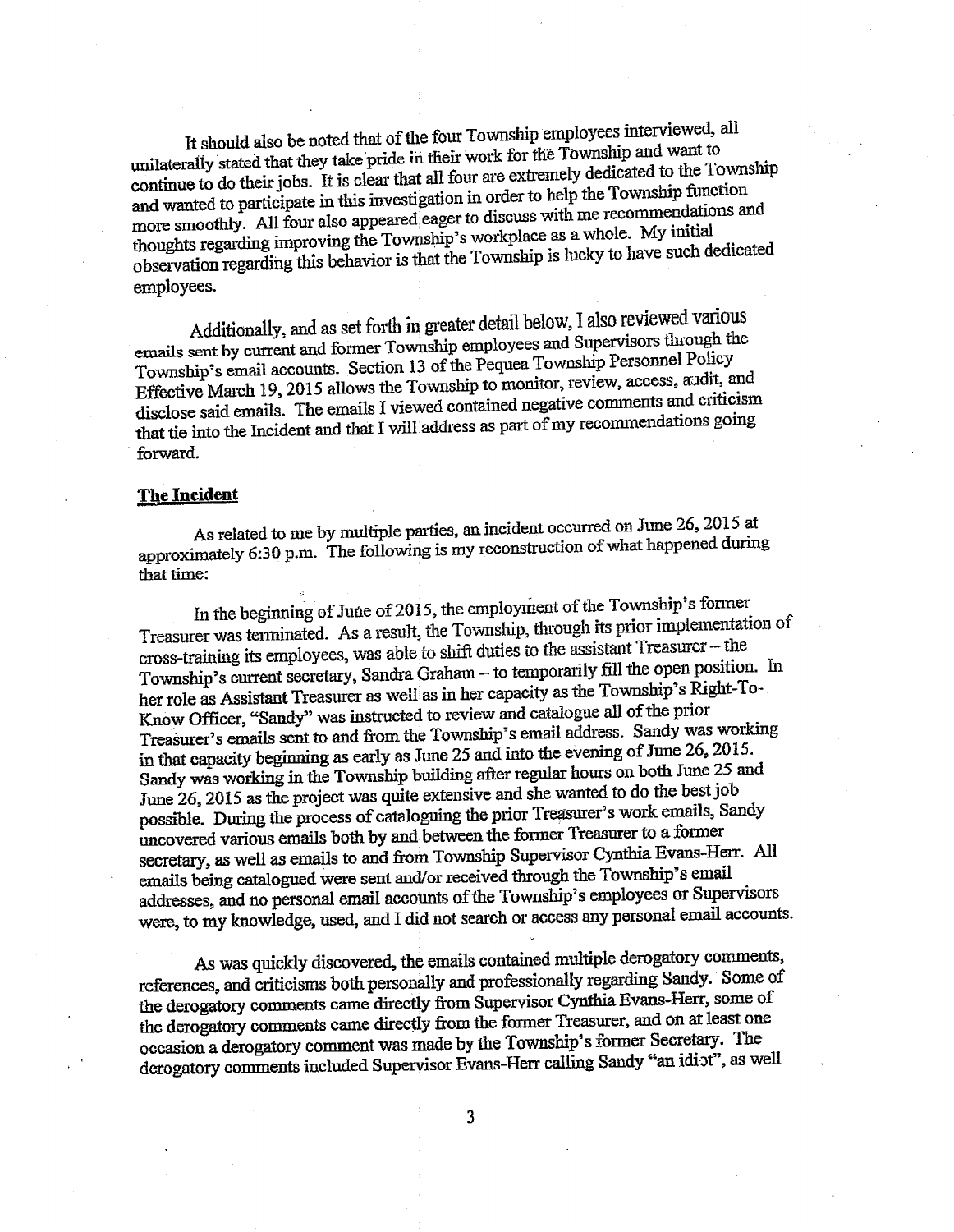as overly-detailed criticisms of the way Sandy performs her job and interacts with the public. Reading these emails was a significant shock to Sandy. Sandy admits that she public. Reading these emails was a significant stream Sandy prides herself on being a became very distraught and upon the main right and she took particular offense to some loyal, honest, and very hardworking individual, and she took particular offense to some of the derogatory comments by Supervisor Evans-Herr calling into question her truthfulness.

Sandy's initial response to the first few negative emails she uncovered was to send Supervisor Lehman an email on Thursday, June 25, 2015 in which she indicated she had discovered some "hate mail", that she is suffering from exhaustion and stress as a result of the workplace environment at the Township, and stated that she believed she been set up to fail from the very beginning. Sand result of the workplace environment at the Township, and stated that she believed she had been set up to fail from the very beginning. Sandy, in the completion of the proje stated she wanted to continue with the  $j_{00}$ , and was targeting completion of the project by the project by  $j_{00}$ 

the following Monday.<br>Sandy continued cataloguing the emails into Friday, June 26, 2015 wherein she Sandy continued cataloguing the emails the Friday,<br>discovered more and more derogatory exchanges by the Township's former Treasurer and Supervisor Evans-Herr, which Sandy believed confirmed her belief that certain individuals within the Township had been setting her up for failure from the beginning of her employment.

As a result, at approximately 6:25 p.m., Sandy called Supervisor Evans-Herr's personal phone from the Township office and began by stating: " Don't ever call me <sup>a</sup> liar again." The two women then commenced shouting at each other for approximately 30 seconds without either fully comprehending or listening to the statements made by the other party. No threats of physical violence were 30 seconds without either fully comprehending or listening to the statements made by the it clear to Supervisor Evans-Herr that Sandy had discovered Supervisor Evans-Herr's negative comments included in her various emails with the Township's former Treasurer. Supervisor Evans-Herr then terminated the phone call.

Shortly after making the can, Sandy conducted a power of the she<br>guidance and assistance in an effort to calm herself. Sandy also stated that she Shortly after making the call, Sandy contacted a personal friend requesting immediately regretted making the phone call. She stated she made the call in reaction to becoming "overwhelmed" by the negative comments that she always suspected were being made, but until that point had not.been forced to confront.

Sandy then attempted to contact Supervisor Lehman in the separation of the Administrative Liaison. Supervisor Lehman was unavailable as he was out of the area at that time. Sandy next contacted Supervisor Reidenbach as the Vice Chairman of the Board, and the second contact in the event the Administrative Liaison is unavailable. Supervisor Reidenbach, and his wife, then proceeded to the Township Building as Sandy indicated that she was worried Supervisor Evans-Herr may report the incident to the police.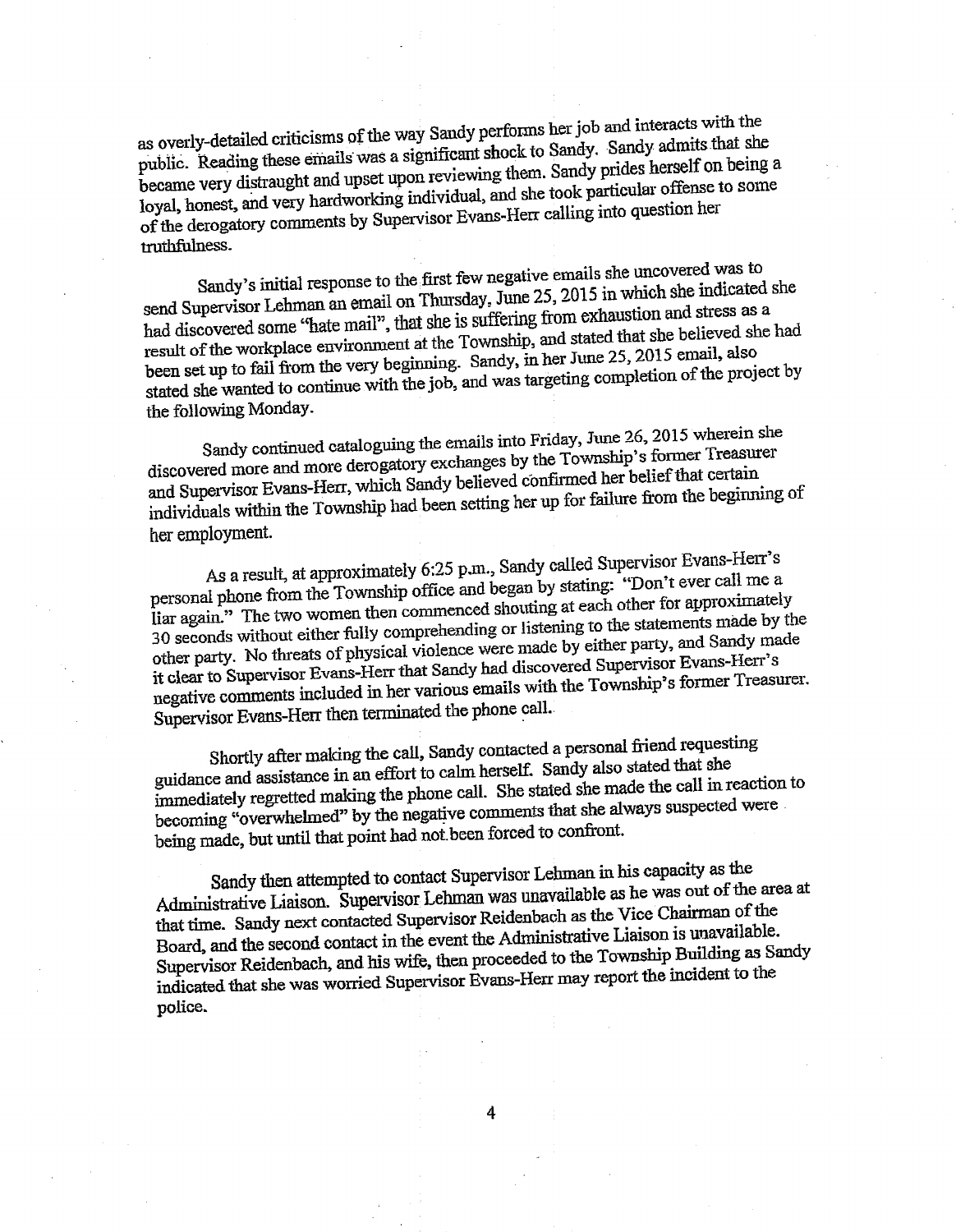Supervisor Evans-Herr's reaction to the phone call was to do the following: (1) place a phone call to Supervisor Lehman in which she left the following message on his voice mail:

> This is a real problem here because I'm going to the Solicitor now about it. I'm fucking tired of all your games Harry Lehman. Right now this has been, Sandy just called me from the Township building on my cellphone, hurray, and threatened me. Really, really Harry? You guys are totally fucked up. I'm going to the Solicitor. Get, she needs to be fired. I will not have, alright, some flicked up little bitch calling me, alright, cussing at me, and threatening me. You guys gotta real fucking problem here.;

2) call the Southern Regional Police Department to report the phone call. Supervisor Evans-Herr stated to me that she called the police because she lives half a mile away from the Township building and did not want Sandy coming to her house. She further believed that Sandy's initial statements of "Don't ever call me a liar again" were "a hostile act" that she interpreted as a threat; and (3) send an email to Supervisors Lehman and Reidenbach at 9:47 p.m. on June 26, 2015 via the Township's email address indicating the phone call she received from Sandy, her actions taken in response, and indicating the phone call she received from Sandy, her actions taken in response, and referenced her voice-message left on Supervisor Lehman' <sup>s</sup> phone as to the nature of Sandy's call.

Within 20 minutes of Sandy' <sup>s</sup> phone call to Supervisor Evans-Herr, Supervisor Reidenbach, Supervisor Reidenbach' <sup>s</sup> wife, and an officer with the Southern Regional Police Department arrived at the Township building, Sandy was present at the Township building for the arrival of the same. It is believed that the police officer conducted <sup>a</sup> routine investigation to determine whether or not: (a) a crime had occurred; and( b) anyone was at risk. The police officer then left after speaking with Sandy and determining that the premises were secure.

As part of this investigation, I did not speak with the police officer.

### Assessment of the Incident and Recommend Action

The exact words of what was said between Sandy and Supervisor Evans-Herr during the phone call are unknown because other than the statement of "Don't ever call me a liar again", the parties did not listen to one another. However, and although no physical threats were made, it is clear Supervisor Evans-Herr believes the incident was a result of Sandy's hostile behavior. My assessment is that it was a mistake on Sandy's part to contact Supervisor Evans-Herr directly and after hours to confront her regarding the mails. However, it is also my opinion that the action was not indicative of insubordination but rather was the result of her shock and frustration at the volume of negative and" behind her back" derogatory comments made by a former co-worker(s) and current Supervisor. Further, Sandy had a legitimate work-related reason for viewing the

 $5<sup>1</sup>$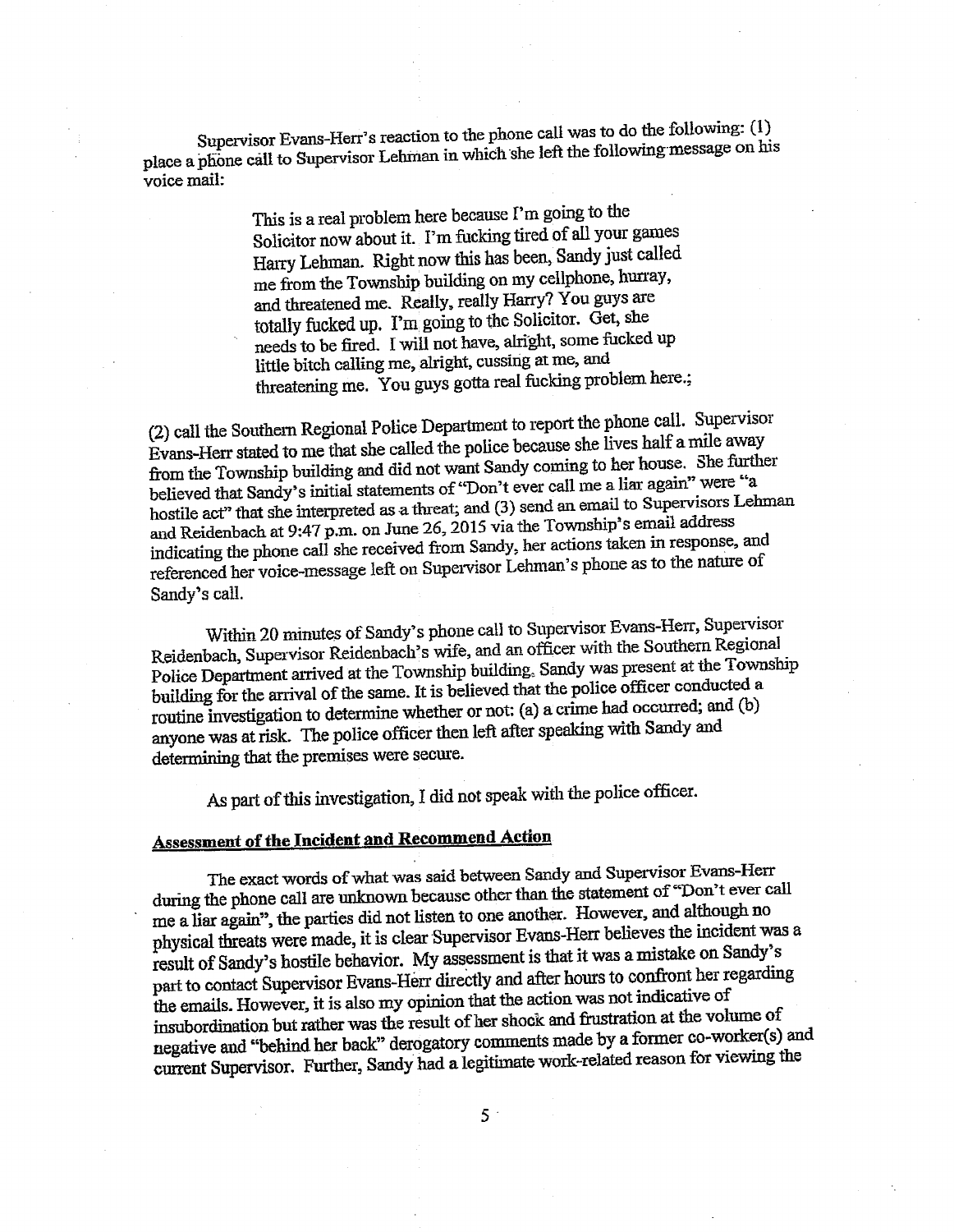emails and no impropriety can be assigned to her for either reading the emails or being at the Township building after hours.

My assessment of Supervisor Evans-Herr's actions on the night in question is that she was acting out of a long-held and deep seated distrust and lack of respect for Sandy both personally and professionally. This lack of re she was acting out of a long-held and deep seated distrust and lack ofrespect for Sandy both personally and professionally. This lack of respect  $\epsilon$  cometing email account. I Supervisor Evans-Herr's various emails sent from her Township email account. I also note Supervisor Evans-Herr's initial reaction to the incident included telling Supervisor Lehman – before he had any knowledge of the incident – that she is tired of his games. This investigation did not reveal any connection between Supervisor Lehman and Sandy's decision to call Supervisor Evans-Herr.

Based on this assessment, I recommend the Township take the following action:<br>that Sandy receive counseling for the inappropriate manner in which she contacted Supervisor Evans-Herr. As stated above, no discipline or negative inference may be drawn from Sandy either accessing the emails or working after regular office hours to complete a project. However, the Township has created a process to handle situations in complete a project. However, the Township has created a process to handle situations behavior. which an employee believes he or she is the target of mappropriate or the Board of That policy includes filing a complaint with the Chair or Vice Chair of the Board of Supervisors first. While the Personnel Policy does not preclude individuals who believe they are being subjected to harassing conduct from promptly advising the offender that his or her behavior is unwelcome and requesting that it be discontinued, Sandy – in choosing to call Supervisor Evans-Herr after regula his or her behavior is unwelcome and requesting that it be discontinued, Sandy— in choosing to call Supervisor Evans-Herr after regular business.<br>offending emails had been created or sent—was not merely requesting that the perceived offender stop. Rather, in beginning the call in a manner that Supervisor Evans-Herr perceived to be <sup>a</sup> hostile threat, Sandy' <sup>s</sup> actions warrant some form of discipline to prevent said actions from reoccurring. I believe counseling is sufficient to accomplish the necessary deterrence. I further recommend that the Township be mindful of Sandy' <sup>s</sup> stated remorse for making the call, and strongly encourage the Township to continue advising Sandy as to the proper methods of communication under the Personnel Policy including the alternate avenues available for her to report harassing behavior.

As for Supervisor Evans-Herr, my opinion is that her use of the Township's email system to disparage a Township employee is without justification and must never be repeated. First, if she is unhappy with <sup>a</sup> Township employee, her course of action should be to contact the Administrative Liaison in private correspondence or conversation and should otherwise not discuss such criticisms with the employee, the public, or other employees of the Township. Second, using the Township's email system to gossip, to engage in any form of harassment or profanity, or to otherwise misuse or abuse the email system is strictly prohibited. If Supervisor Evans-Herr were herself a Township employee, I would recommend that her employment be immediately terminated given the • volume of emails sent and her complete failure to constructively address her various criticisms with Sandy through the appropriate channels. This" behind the back" form of criticism has a negative effect on the workplace environment and should Lot be allowed to continue. However, as an elected official, Supervisor Evans-Herr is not subject to the same disciplinary policies and procedures identified in the Township's Personnel Policy.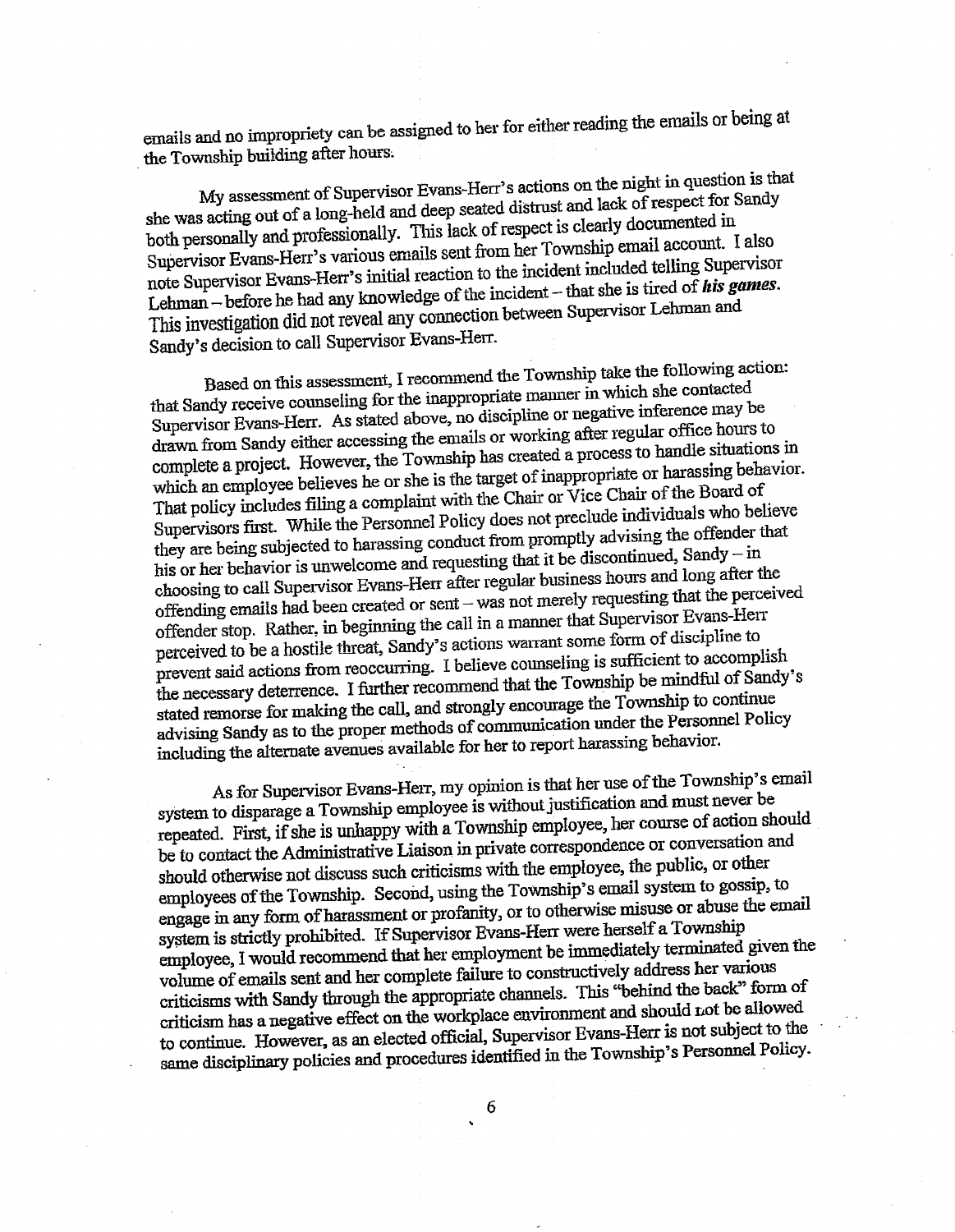She also may not be removed from office without a public vote or by order of the Court of Common Pleas. As such, I recommend.the.Township,.through its Board of Supervisors, issue a notice of disapproval to Supervisor Evans-Herr stating that her use of the Township's email system to disparage a Township employee would be a violation of the Township's Personnel Policy and is not in any way supported by the Township. I further note the Board of Supervisors has the ability under  $53$  P.S. § 65607(4) to direct Supervisor Evans-Herr to attend training to address the effect her behavior has on the Township's employees and its workplace environment.

No father recommendations are needed regarding the former Treasurer and former Secretary who also sent inappropriate emails on the Township's email system as they are no longer Township employees.

### Recommendations for Best Practices Going Forward

The first recommendation to the Township is that personally and/ or professionally derogatory comments about other employees made via the Township's email system should not be condoned in any way. Simply put, there is no valid excuse or justification for making personally derogatory comments about other employees. This problem is farther compounded when the derogatory comments are made" behind the target's back" as it deprives the Township's employee of the ability to both defend himself or herself as well as learn from any mistakes previously made. It also destroys the employees' morale. In contrast, constructive criticism that relates to the substantive nature of the employee's performance should be both encouraged and made through the Administrative Liaison. The Administrative Liaison may then address the issue(S) directly with the employee. This allows the employee to know what mistakes have been made, and how they may be improved in the future.

Under the current Personnel Policy adopted by the Township Board of Supervisors, the procedure that should have been followed during the incident—as well as all other incidents involving Township employees— is that Sandy should have reported any problems directly to her Liaison. Sandy did this initially through her email of June 25. It is then the Administrative Liaison' <sup>s</sup> responsibility to return the information reported to the Board as a whole for further action, if needed, and as was done by Supervisor Lehman and through the Board' <sup>s</sup> executive session convened at the end of June of 2015.

The second recommendation to the Township is that it continue to follow its Personnel Policy and utilize the services of an Administrative Liaison for as long as the Township remains without a Manager or Administrator. Throughout the course of this investigation, all employees indicated a fondness of the Township's Administrative Liaison policy for the simple reason that it simplifies their job and allows them to focus on their essential.duties. Rather than having to contend with three competing voices and/or supervisors, who as set forth above tend to disagree, the employees are able to get a single answer from a single individual designated by the Board of Supervisors. This promotes both efficiency and cuts back on the possibility of an employee getting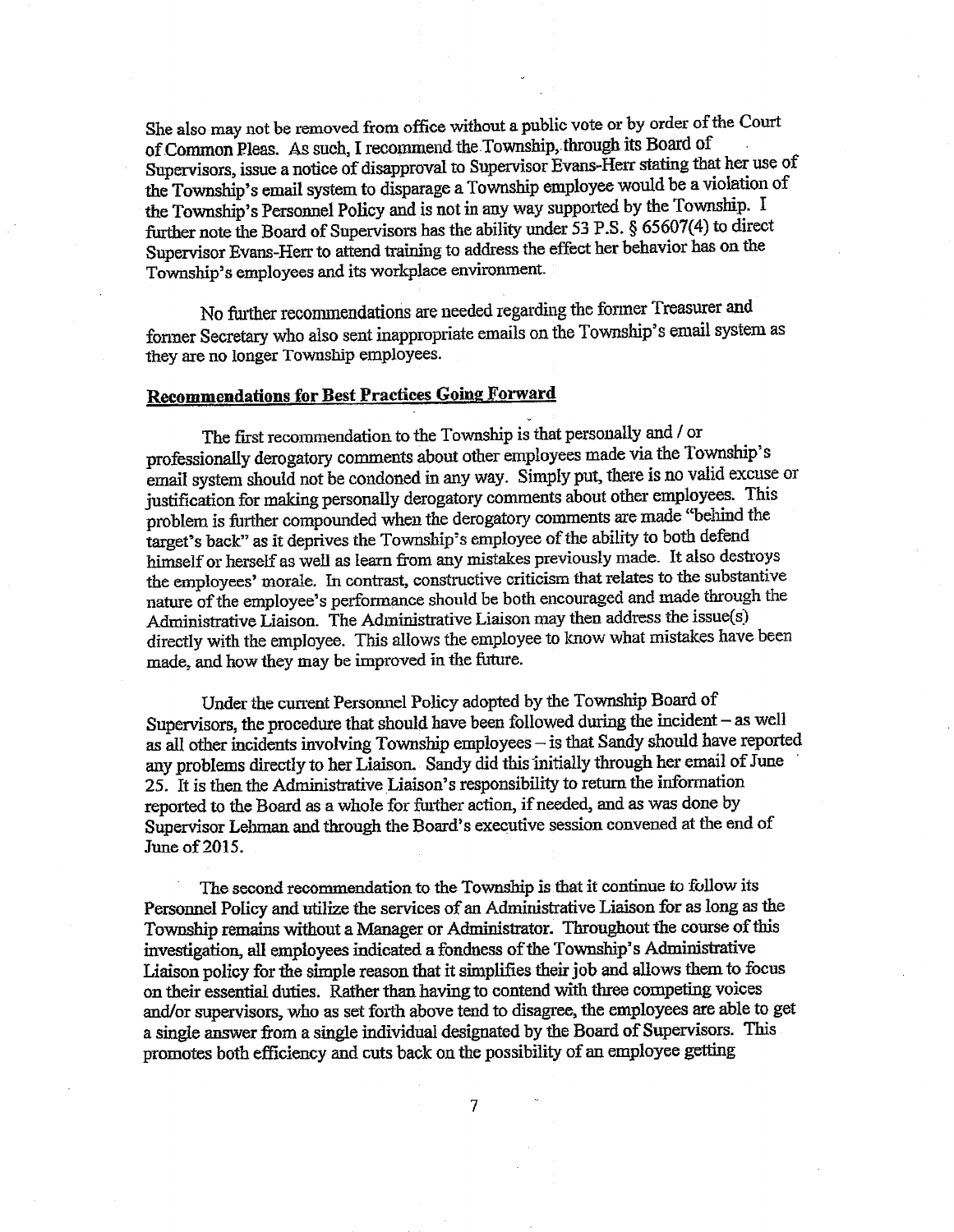contradictory answers and/or advice. It also shields the employees from the "politics" of the Board. Every employee interviewed indicated a desire to be insulated from the Board's "politics" and outward dysfunction that emanates from every public meeting. The employees further reported that the Administrative Liaison position has helped in this regard, and it is expected to continue to be a benefit to the Township.

Last, I recommend that all Supervisors refrain from attempting to persuade, coerce, or lobby the Township's employees regarding decisions of the Board and / or other matters affecting the Township; and that they attempt to keep their animus towards one another away from the employees. The Township's employees unilaterally expressed their desire to simply perform their jobs. They should be allowed to do so. A Supervisor should never attempt to influence, coerce or even persuade an employee that an action taken by the Board, or the public vote of an individual Supervisor, was wrong or in any way unjustified. Doing so is counterproductive and is not appreciated by the employees. My further assessment is that political arguments beat up on the employees and significantly lessen the morale at the Township. Low morale leads to employee turnover that only increases the Township's costs as well as lessening its overall effectiveness. The Township would benefit greatly from decreases in employee turnover.

By way of final example, and as evidence of the Supervisors' animus permeating the workplace, one of the first impressions of the Township's work environment received by the Township's current Treasurer was hearing Supervisor Evans-Herr calling Supervisor Lehman "a fucking asshole" in the Township's building. This incident occurred on the Treasurer's first day of employment, while she was sitting at her desk, and before all three of the Supervisors had even introduced themselves to her. The incident was reported to me by both Supervisors involved. Similar to my recommendation regarding the use of the Township's email system, I recommend that such behavior not be condoned in any way. To that end, and for as long as the Supervisors are simply unable to communicate in a moderately professional manner, I recommend they limit their communications in front of the employees and outside of the public meetings accordingly.